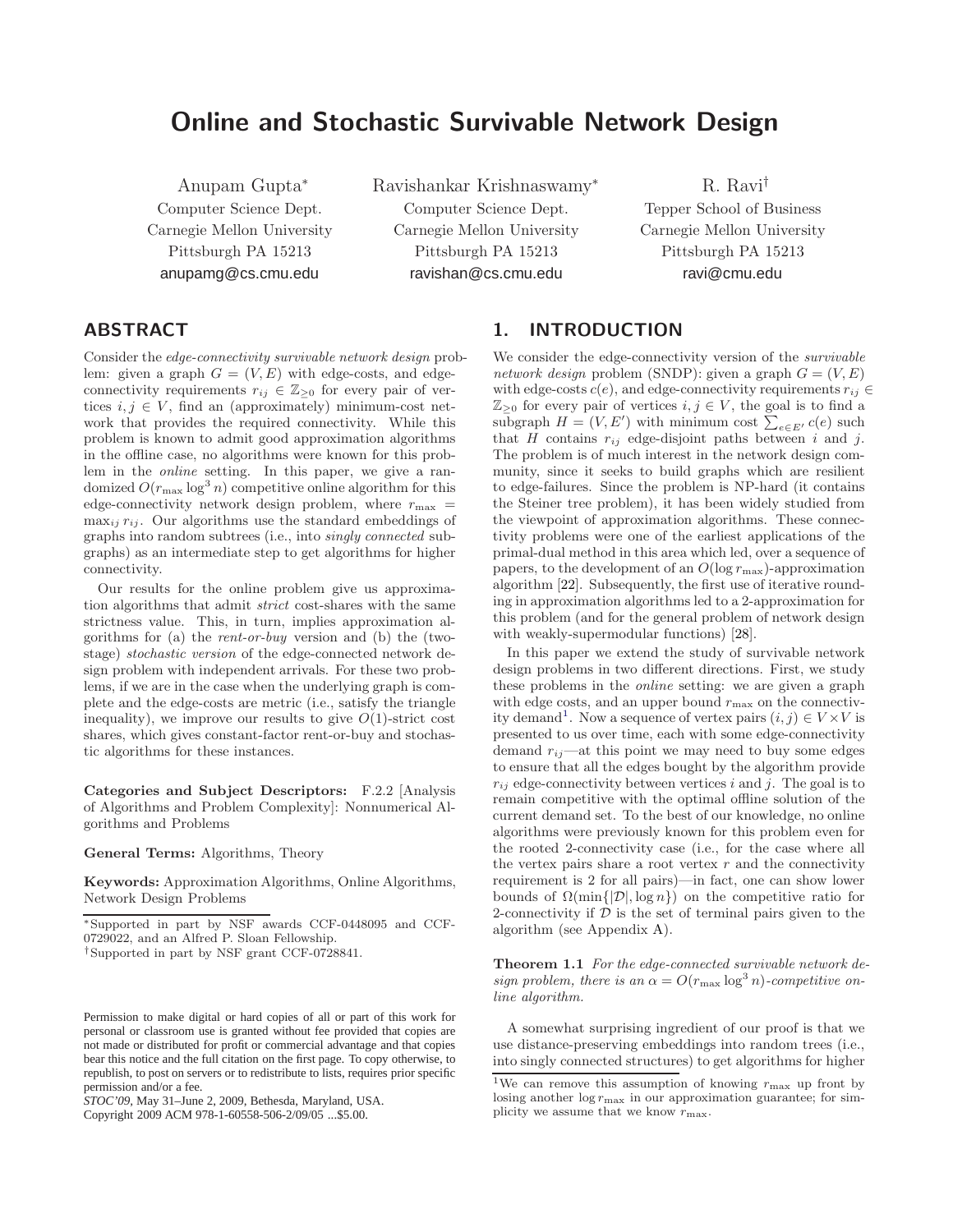connectivity. In our work, these embeddings allow us to simplify the cost structure of the network and to abstract out a latent set-cover-type problem, where the cuts are the sets and we want to cover them using edges. We should point out that the use of such randomized embeddings also implies that our algorithm is competitive only against oblivious adversaries, who are not aware of the algorithm's random coin tosses. We also note that while computational aspects are often brushed aside in online analysis, our online algorithm can be implemented in time  $O(m^{r_{\text{max}}})$ , and hence is polynomial-time only for constant  $r_{\text{max}}$ . Please read Section 2 for a high-level overview of our ideas.

Stochastic and Rent-or-Buy Problems. Another direction to extend the edge-connectivity problem is the stochastic case when the instance is drawn according to a probability distribution. In this paper we consider the case when we have a product distribution: for each pair  $i, j$  we are given a probability  $p_{ij}$ , and are guaranteed that *tomorrow* each pair will flip their coins independently, and if the coin turns up heads, they'll demand  $k$ -connectivity. (For simplicity we assume all pairs require the same connectivity  $k$ .) We can buy some edges today (at cost  $c(e)$ ), but if we wait for the actual set  $D$  the edges will cost  $\lambda c(e)$  tomorrow, for a prespecified inflation parameter  $\lambda \geq 1$ ; we seek to minimize the expected cost. Given an  $\alpha$ -approximation algorithm for the basic k-edge-connectivity problem that admits  $\beta$ -strict cost shares, one can get a randomized algorithm which is an  $(\alpha + \beta)$ -approximation for the stochastic version.

A similar result holds for the rent-or-buy version of kconnectivity, where we are given a set of  $\{s_i, t_i\}$  pairs, and the goal is to define k-edge-disjoint paths between each  $s_i-t_i$ . If  $n_e$  different pairs use an edge e, the cost of edge e is defined to be  $c(e) \times \min\{n_e, M\}$  for some threshold M, capturing the fact that there is some incremental cost for different pairs using the same edge, but at some point this cost tapers off (and we "buy" the edge). Again, an  $\alpha$ -approximation for kedge-connectivity with  $\beta$ -strict cost shares gives an  $(\alpha + \beta)$ approximation.

**Theorem 1.2** For constant  $k$ , the online algorithm for  $k$ edge-connectivity is a polynomial-time  $\alpha$ -approximation alqorithm with  $\alpha$ -strict cost-shares. Hence, the problems of rent-or-buy and two-stage stochastic k-edge-connectivity with independent decisions admit  $2\alpha = O(k \log^3 n)$ -approximations.

The only previous results known for these versions of higherconnectivity problems were  $O(1)$ -strict cost-shares implicitly given by Chuzhoy and Khanna [16], and independently (but explicitly) by Chekuri et al. [12] for the special case of rooted connectivity, where all pairs seek  $k$ -connectivity to a single source  $r$  (and hence to each other).

Metric Costs. Finally, we improve on these cost-sharing mechanisms for the special case when the underlying graph is complete and the costs satisfy the triangle inequality to get the following result. At a high level, our cost-shares are based on combining ideas from the strict cost-shares of Fleischer et al. [21] for Steiner forest, and the metric kconnectivity algorithms of Cheriyan and Vetta [15].

**Theorem 1.3** There is an  $O(1)$ -approximation algorithm for metric  $k$ -edge-connectivity with  $O(1)$ -strict cost-shares.

Hence, both the problems of rent-or-buy  $k$ -edge-connectivity and two-stage stochastic k-edge-connectivity with independent decisions admit constant-factor approximations.

## 1.1 Related Work

Steiner network problems have received considerable attention in approximation algorithms: Agrawal et al. [2] and Goemans and Williamson [23] used primal-dual methods to design approximation algorithm for Steiner forests and other 1-connectivity problems (and some higher connectivity problems where multiple copies of edges could be used). Klein and Ravi [30] gave an algorithm for the 2-connectivity problem, which was extended by Williamson et al. [37] and Goemans et al. [22] to higher connectivity problems, yielding  $O(\log k)$  approximations for k-connectivity, all using primaldual methods. Jain [28] gave an iterative rounding technique to obtain a 2-approximation algorithm for the most general problem of SNDP. These techniques have recently been employed to obtain tight results (assuming  $P \neq NP$ ) for network design with degree constraints [33, 34, 6]. Vertex connectivity problems are less well-understood: [14, 32, 18] consider problems of spanning k-connectivity, and provide approximation algorithms with varying guarantees depending on k. Fleischer et al. [20] give a 2-approximation for vertex connectivity when all  $r_{ij} \in \{0, 1, 2\}$ . Recently, the papers [10, 13, 16] consider the problem of single source k-vertex connectivity, culminating in a simple greedy  $O(k \log n)$  algorithm. In fact, the papers [13, 16] also implicitly give  $O(k)$ -strict cost shares for the single source node-connectivity problem. As far as we can see, their techniques do not apply in the case of general survivable network design where vertex pairs do not share a common root, nor do they imply online algorithms with adversarial inputs. When the edges have metric costs, there have, expectedly, been better approximation algorithms for vertex connectivity. Khuller and Raghavachari [29] gave  $O(1)$ -approximations for k-node connected spanning subgraphs. Cheriyan and Vetta [15] later gave  $O(1)$  approximations for the single source k-connected problem and a  $O(\log r_{max})$ -approximation for metric nodeconnected SNDP. Recently, Chan et al. [11] give constant factor approximations for several degree bounded problems on metric graphs. As for inapproximability, Kortsarz et al. [31] give  $2^{\log^{1-\epsilon} n}$  hardness results for the node-connected survivable network design problem.

Imase and Waxman [26] first considered the online Steiner tree problem and gave a tight  $\Theta(\log k)$ -competitive algorithm. Awerbuch, Azar and Bartal [5], and subsequently Berman and Coulston [8] gave the same guarantee for the online Steiner forest problem. We do not see how to use these ideas for higher connectivity. In this paper, we use results of Alon et al. [3] for the online (weighted) set cover problem; the ideas here have been extended by Alon et al. [4] and Buchbinder and Naor [9] to get online primal-dual based algorithms for fractional generalized network design. (We can solve the fractional  $k$ -connectivity problems using these, but we do not know how to round them well.)

The use of strict cost-shares to get algorithms for rentor-buy network design appears in [24]. Approximation algorithms for two-stage stochastic problems were studied in [27, 35], and some general techniques were given by [25, 36]; in particular, using strict cost-shares appears in [25].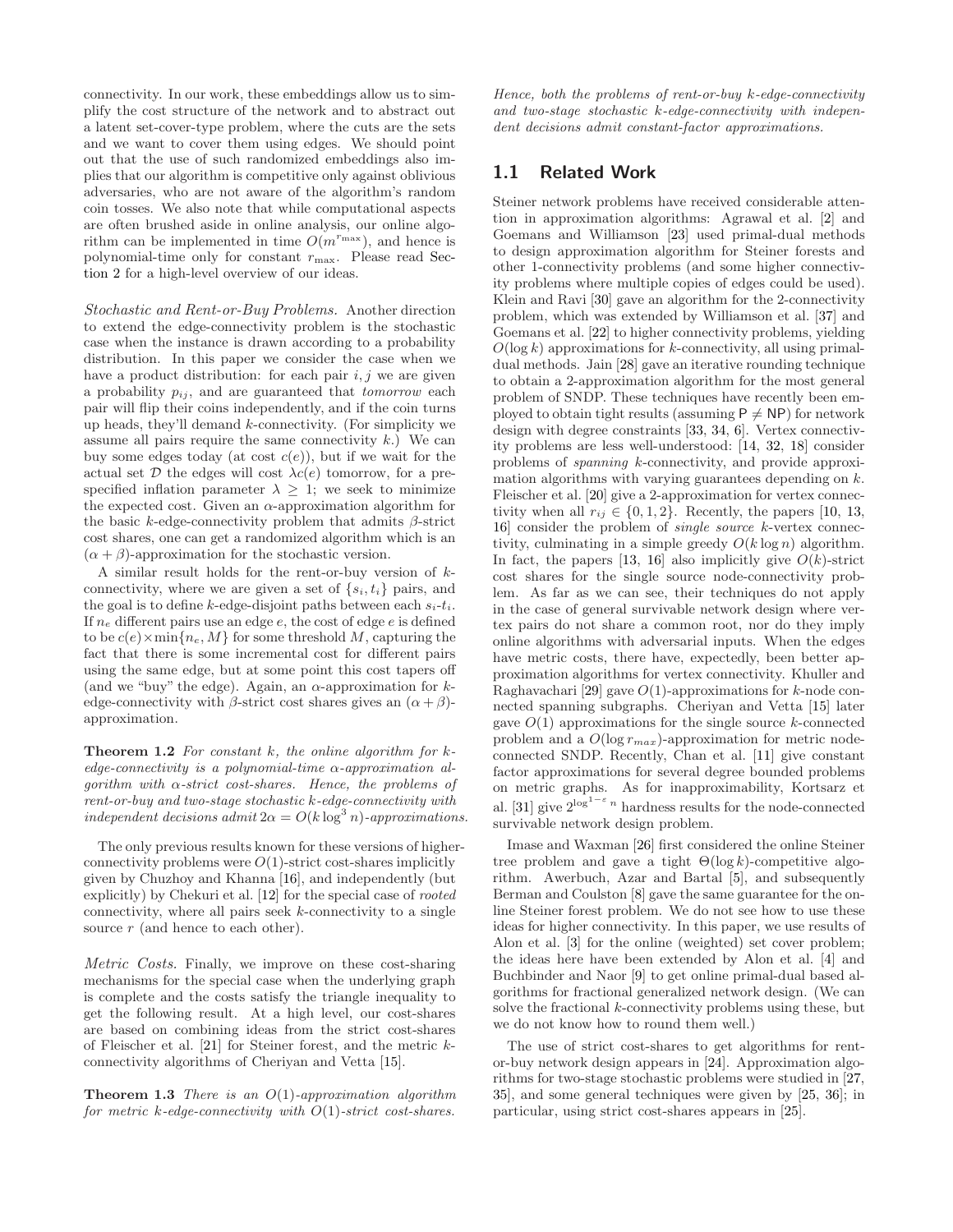## 1.2 Preliminaries

For most of the paper, we will present our results in the form of the  $k$ -edge connected network design problem  $(k$ -EC-ND), which is survivable network design where  $r_{ij} \in \{0, k\}$ —this is just for simplicity; our results extend to the more general survivable network design problem whilst incurring small losses in the guarantees.

#### 1.2.1 Strictness

An  $\alpha$ -approximation algorithm Alg is said to be  $\beta$ -strict for the k-EC-ND problem if there exist cost shares  $\xi(\mathcal{D}, (s_i, t_i))$ for all  $(s_i, t_i) \in \mathcal{D}$  (where  $\mathcal{D} \subseteq {V \choose 2}$  is the set of demand pairs) such that:

- $\sum_{(s_i,t_i)\in\mathcal{D}} \xi(\mathcal{D}, (s_i,t_i)) \leq \text{OPT}_{\mathcal{D}}$ , where  $\text{OPT}_{\mathcal{D}}$  is the cost of the optimal solution.
- There is an efficient augmenting procedure Augment (which takes as input a terminal pair) such that the subgraph Augment $((s_i, t_i))$ ∪Alg $(\mathcal{D}\setminus (s_i, t_i))$  k-connects  $s_i$  and  $t_i$ , and the cost of edges output by Augment $(s_i, t_i)$ is at most  $\beta \xi(\mathcal{D}, (s_i, t_i))$  for all  $(s_i, t_i) \in \mathcal{D}$ .

#### 1.2.2 Cost Shares from Online Algorithms

Given an  $\alpha$ -competitive online algorithm for k-**EC-ND**, order all possible vertex-pairs and demand pairs in some canonical universal ordering, and feed the actual demands  $\mathcal D$  in the order induced by this ordering. For  $(s_i, t_i) \in \mathcal{D}$ , define the cost share  $\xi(\mathcal{D}, (s_i, t_i))$  to be  $\frac{1}{\alpha}$  times the cost of the augmentation cost incurred by the online algorithm. By the  $\alpha$ -competitiveness, we have  $\sum_i \xi(\mathcal{D}, (s_i, t_i)) \leq \frac{1}{\alpha} \cdot \alpha \overline{\mathsf{OPT}} =$ OPT; moreover, the fixed ordering of the demands means that the augmentation cost is at most the online algorithm's cost increase when we present it  $s_i-t_i$ , i.e.,  $\alpha \cdot \xi(\mathcal{D}, (s_i, t_i)).$ 

# 2. THE BASIC IDEA, AT A HIGH LEVEL

Imagine we want to convert the connectivity augmentation problem into a hitting set problem: we are given a subgraph H of G that has l-connected  $s_i-t_i$  (where  $l \leq k$ ), and we want to  $l + 1$  connect  $s_i-t_i$ . If we think of the  $s_i-t_i$  cuts as sets, then we want to hit all these  $s_i-t_i$  cuts with edges. This is clearly doomed, since there are  $M = 2^{n-1}$  cuts, and an  $O(\log M)$  approximation for hitting set will be useless.

We could do better by noting that each minimal  $s_i-t_i$  cut in  $H$  is given by only  $l$  edges. While this bounds the number of cuts in H by  $M = \binom{m}{l}$ , the subgraph H might contain only a small fraction of G, and there may be many more cuts in  $G$  corresponding to the same cut in  $H$ —even an exponential number, and we are back to square one. Alternately, we could try to hit the cuts by paths connecting two nodes in  $H$  (instead of edges in  $G$ ), but there could be exponentially many such paths, this seems like another bad idea.

What the results in Section 3 show is that this is not a bad idea at all if we are slightly careful. Loosely speaking, if we take a random distance-preserving spanning subtree  $T \subseteq G$ , then we show that we can augment the connectivity using only the fundamental cycles with respect to this spanning tree T. Interestingly, the (random) distance-preserving property allows us to control the cost of these connectivity augmentations. Of course, this high-level view oversimplifies things a bit: please read on for details. In Sections 3.1 and 3.2 we show how we can hit cuts by a small number of cycles/paths, and then Sections 3.3 and 3.4 use these ideas to develop our algorithms.

# 3. k-EC-ND ON GENERAL GRAPHS

In this section, we present a  $\tilde{O}(k \log^2 m \log n)$ -competitive online algorithm for the k-EC-ND problem on general graphs with demand set  $\mathcal{D} \subseteq {V \choose 2}$ . We show how this also gives us  $\tilde{O}(k \log^2 m \log n)$ -strict cost shares, and hence implies polylogarithmic approximation guarantees for the rent-or-buy and stochastic k-EC-ND problems.

## 3.1 Embedding into Backboned Graphs

One of the major advantages of network design problems which only sought 1-connectivity was that one could embed the underlying metric space into random trees [7, 19, 17, 1], since the problems were easier on trees. Such a reduction seems impossible even for 2-connectivity as the problem is trivially infeasible on a tree. However, the simple but crucial observation is to not ignore these ideas, as we show below.

Given a graph  $G = (V, E)$  with edge lengths/costs  $c(e)$ , probabilistically embed it into a spanning subtree (which we call the base tree) using the results of Elkin et al. and Abraham et al. [17, 1]. Formally, this gives a random spanning tree  $T = (V, E_T \subseteq E)$  of G with edge lengths  $\hat{c}_T$  where for all  $x, y \in V$ , it holds that

- $\hat{c}_T(e) = c(e)$  for all edges  $e \in E_T$ , and hence  $d_T(x, y) \ge$  $d_G(x, y)$
- $\mathbb{E}[d_T(x,y)] \leq \tilde{O}(\log n) \cdot d_G(x,y)$ , where  $d_G$  is the graph metric according to the edge lengths  $c(e)$ .

The distance  $d_T$  is defined in the obvious way: if  $P_T(u, v)$  is the unique u-v path in T, then  $d_T(u, v) = \sum_{e \in P_T(u, v)} \hat{c}_T(e)$ . Instead of throwing away non-tree edges, imagine each nontree edge  $e = \{u, v\} \in E \setminus E_T$  being given a new weight  $\hat{c}_T(e) = \max\{c(e), d_T(u, v)\}.$  This suggests the following definition:

**Definition 3.1** A graph  $G = (V, E)$  with edge weights c:  $E \to \mathbb{R}$  is called a backboned graph if there exists a spanning tree  $T = (V, E_T)$  such that all edges  $e = \{u, v\} \notin E_T$  have the property that  $c(e) \geq d_T(u, v)$ . In this case, T is called the base tree of  $G$ .

Note that the embeddings of [17, 1] probabilistically embed graphs into backboned graphs with small expected stretch.

**Theorem 3.2** A  $\beta$ -competitive online algorithm for k-EC-ND on backboned graphs implies a randomized  $\beta \times O(\log n)$ competitive algorithm for k-EC-ND on general graphs (against oblivious adversaries). Also,  $\beta$  approximation algorithms for k-EC-ND on backboned graphs imply randomized  $\beta \times O(\log n)$ approximation algorithms on general graphs.

Hence, for the subsequent sections (except those for the metric instances) we will assume that the input graph is a backboned graph, and will use its properties to design online and "cost-sharing" approximation algorithms.

## 3.2 A Small Collection of Covering Cycles

In this section, we show how we can augment connectivity for a demand pair  $s_i-t_i$  by showing that all its cuts can be covered by a small set of fundamental cycles (with respect to the base tree  $T$ ) of low cost. Suppose  $G$  is a backboned graph that is an instance of the k-EC-ND problem with demand set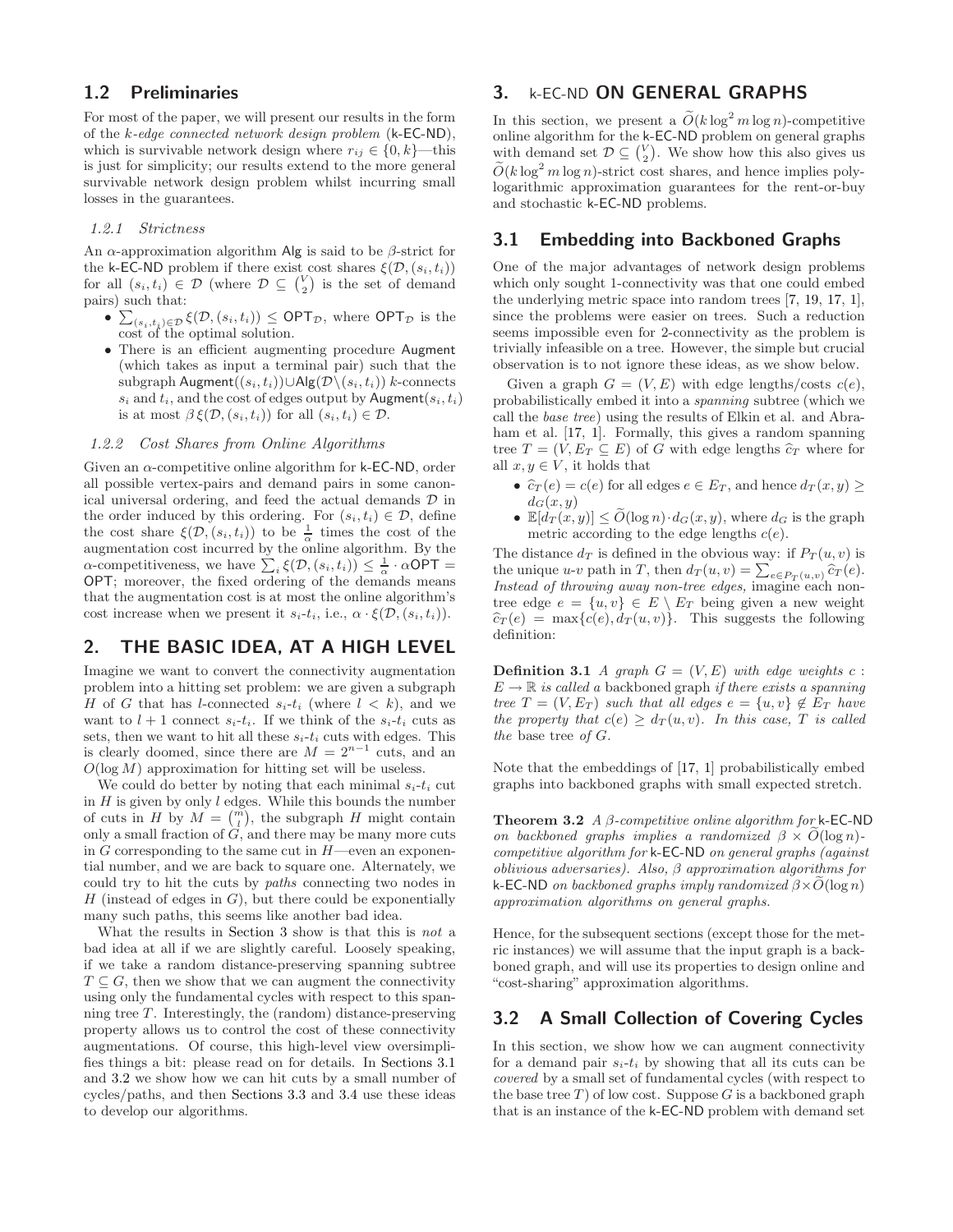D. Let T be the base tree in G. For any edge  $e = \{u, v\} \notin$  $E_T$ , define the *base cycle*  $O_e$  to be the fundamental cycle  ${e} \cup P_T(u, v)$  of e with respect to T.

Now, let H be a subgraph which l-connects (where  $l < k$ )  $s_i-t_i$  for some  $(s_i, t_i) \in \mathcal{D}$ , and suppose H also contains the base tree path  $P_T(s_i, t_i)$ . The *l*-connectivity assumption implies there are  $l$  edge-disjoint paths from  $s_i$  to  $t_i$  in  $H$ : denote this set of edge-disjoint paths by  $\mathcal{P}_i$ . Clearly, any l-cut (a set of l edges from H) which disconnects  $s_i$  and  $t_i$ in H must pick exactly one edge from each path in  $P_i$ : we define viol $_H(i)$  to be the set of all such *l*-cuts.

**Labeling:** Consider any cut  $Q \in \text{viol}_{H}(i)$ . Since Q is a minimal  $s_i-t_i$  l-cut in H, it must be that any end vertex of a cut edge is reachable from one of  $s_i$  or  $t_i$  in  $H \setminus Q$ . We label each end vertex v reachable from  $s_i$  in  $H \setminus Q$  by L (i.e. we set label $(v) = L$ , and each end vertex v reachable from  $t_i$ by R (we set  $\textsf{label}(v) = R$ ). Every other vertex in  $V(G)$  has a label  $U$ ; hence all but at most  $2|Q|$  nodes are labeled  $U$ . Note that the labeling of the end vertices of a cut Q depends on the subgraph  $H$  and not just the set of edges in  $Q$ .

Theorem 3.3 (Cut Cover Theorem) Take an instance of k-EC-ND with optimal solution OPT. Let  $H \subseteq G$  lconnect  $s_i$ -t<sub>i</sub> for  $l < k$ , and let the base tree path  $P_T(s_i, t_i) \subseteq$ H. Then for any l-cut  $Q \in \text{viol}_H(i)$ , given the labeling of the endpoints of Q as described above, we can find an edge  $e = \{u, v\} \in E(\text{OPT})$  such that  $O_e \setminus Q$  connects some Lvertex to some R-vertex. This ensures that  $s_i$  and  $t_i$  are connected in  $(H \cup O_e) \setminus Q$ .

Note that the algorithms in Sections 3.3 and 3.4 depend only on the statement of the above Cut Cover Theorem 3.3, so readers strapped for time can jump straight to the algorithms.

**Proof.** Consider a cut  $Q \in \text{viol}_{H}(i)$ . Note that  $Q \cap T \neq \emptyset$ , since by our assumption the base tree path  $P_T(s_i, t_i) \subseteq H$ and hence the cut Q must contain some edge on it. Let the edges  $Q \cap T$  separate the base tree into into  $t \leq l+1$ components  $C = \{C_1, C_2, \ldots, C_t\}$ . The terminals  $s_i$  and  $t_i$  must belong to different components: let  $C(s_i)$  and  $C(t_i)$ denote the components containing them. In general, let  $C(v)$ denote the component containing vertex  $v$ . A component  $C \in \mathcal{C}$  is called a *star component* if it contains some vertex from  $P_T(s_i, t_i)$ . We refer to the edges in  $Q \cap T$  as portal edges. For every component  $C \neq C(t_i) \in \mathcal{C}$ , let the parent edge head $(C)$  be the first portal edge on the base tree path from any vertex in C to  $t_i$ ; note that  $C(t_i)$  does not have a parent edge. For example, in Figure 3.1, the dashed edges are the portal edges,  $\mathsf{head}(C_2)$  is the portal edge between  $C_2$ and  $C_1$ , and  $C_1$ ,  $C_4$ ,  $C_5$ ,  $C_{10}$  are the star components.

Since each edge in  $Q$  belongs to a distinct path in  $\mathcal{P}_i$  ( $Q$  is a minimal *l*-cut separating  $s_i-t_i$ , the end vertices of any portal edge—and indeed of any edge in Q—have distinct labels from the set  $\{L, R\}$ . For a portal edge e, say its L-vertex is its unique endpoint labeled  $L$ , and its other endpoint is its R-vertex.

To prove Theorem 3.3, we will show that there exists an edge  $e = \{u, v\} \notin Q$  which lies in an optimal solution such that  $O_e \setminus Q$  contains a path between an L-vertex and an R-vertex in  $Q$ ; in turn, this will ensure that  $s_i$  and  $t_i$  are connected in  $(H \cup O_e) \setminus Q$ , completing the proof. For the



Figure 3.1. Example of the Portal Graph: circles are components, the dashed edges are portal edges, and dotted edges are other basetree edges.

remainder of the proof, an edge  $\{u, v\}$  which satisfies this property is said to cover the cut Q.

THE CANONICAL SEQUENCE: Since  $s_i$  and  $t_i$  can be  $k$ connected in  $G$ , there must be a  $s_i-t_i$  path  $P^*$  contained in the optimal k-EC subgraph with  $P^* \cap Q = \emptyset$ . We first eliminate some "redundant" edges from  $P^*$  and show that among the other edges, there is one that covers Q. First remove all edges from  $P^*$  that are internal to some component in  $\mathcal{C}$ . Now consider a new undirected graph—the component graph—whose vertex set is the collection  $\mathcal C$  of components, and there is an edge  $(C_i, C_j)$  when there is an edge  $\{u, v\} \in P^*$  such that  $u \in C_i$  and  $v \in C_j$ . The edges in  $P^*$  now correspond to a path (not necessarily simple) between  $C(s_i)$  and  $C(t_i)$  in the component graph. We then remove edges from  $P^*$  that correspond to cycles in the component graph, and are left with a set of edges  $P^*$  corresponding to a simple path between  $C(s_i)$  and  $C(t_i)$  in the component graph. Say the edges of  $P^*$  in this order are  $\langle e_1 = (u_1, v_1), e_2 = (u_2, v_2), \ldots, e_p = (u_p, v_p) \rangle$ . Note that  $C(u_i) = C(v_{i-1})$  for  $2 \leq i \leq p$ ; however  $u_i$  need not be the same as  $v_{i-1}$  in general. We refer to this resulting sequence of edges also as  $P^*$  and call it the *canonical* sequence, and all the components  $C(u_j)$  the *canonical* components.

For a contradiction, suppose there is no edge  $\{u, v\} \in$  $P^*$  that covers the cut  $Q$ . We now prove a set of lemmas about the canonical sequence and the labeling of the portal edges to show that this cannot happen. Recall that each portal edge has different labels from  $\{L, R\}$  on its endpoints. When tracing some  $u-v$  path in the base tree T, we say some portal edge is crossed with *signature*  $(L \rightarrow R)$  if the endpoint labeled  $L$  is closer to  $u$  than to  $v$  in the base tree T. Clearly, the signature of the portal edge depends on the starting vertex  $u$  and ending vertex  $v$  of the path.

Lemma 3.4 (Alternating Paths Lemma) Suppose none of the edges  $\{u', v'\} \in P^*$  covers Q. For any edge  $\{u, v\} \in$  $P^*$ , if the first portal edge on  $P_T(u, v)$  is crossed with signature  $(L \rightarrow R)$ , then the final portal edge on  $P_T(u, v)$  is crossed with signature  $(R \rightarrow L)$ . Also, the portal edges crossed along the way have alternating signatures  $(L \rightarrow R)$ ,  $(R \rightarrow L), \ldots, (L \rightarrow R), (R \rightarrow L).$  An analogous state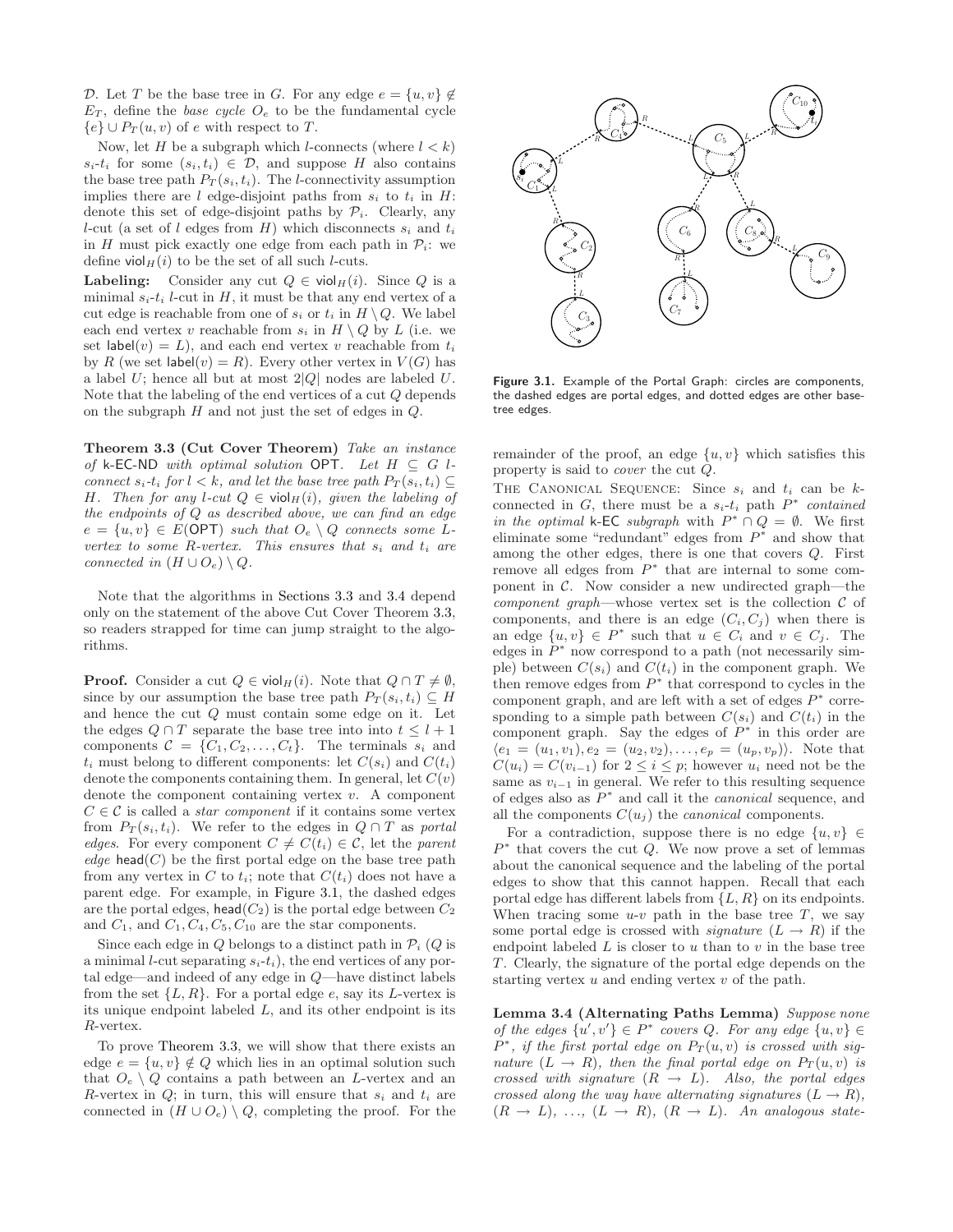ment is true in the case the first portal edge is crossed with signature  $(R \rightarrow L)$ .

**Proof.** If the u-v base tree path  $P_T(u, v)$  first crosses a portal edge with signature  $(L \rightarrow R)$  and also ends by crossing a portal edge with signature  $(L \to R)$ , the base cycle  $O_{\{u,v\}}$ would connect the first L-vertex in  $C(u)$  to the final R-vertex in  $C(v)$ . Moreover, the portions of  $O_{\{u,v\}}$  within  $C(u)$  and  $C(v)$  are disjoint from Q, and hence  $O_{\{u,v\}}\backslash Q$  would connect these L and R vertices, contradicting the fact that  $\{u, v\}$ does not cover  $Q$ . For example, in Figure  $2(a)$  we see that x and y would be connected in  $O_{\{u,v\}} \setminus Q$ .





Figure 3.2. Illustrative figures for the proof. Again, the dashed edges are portal edges, dotted edges are other base-tree edges, and solid edges belong to  $P^*$ .

Likewise, if the path  $P_T(u, v)$  enters some component C through a portal edge signed  $(L \rightarrow R)$  and also exits C through an  $(L \to R)$  edge, the portion of  $O_{\{u,v\}}$  within C would connect the entry vertex labeled  $R$  and exit vertex labeled L in  $O_{\{u,v\}} \setminus Q$ , again giving a contradiction.

Lemma 3.5 (Star-Path Lemma) Suppose no  $\{u', v'\} \in$  $P^*$  covers Q. Consider the portal edges  $e'_1, e'_2, \ldots, e'_s$  when traversing the  $s_i$ -t<sub>i</sub> path  $P_T(s_i, t_i)$  on the base tree T. Then the signatures of these edges alternate  $(L \rightarrow R)$ ,  $(R \rightarrow L)$ ,  $\ldots$ ,  $(L \rightarrow R)$ .

**Proof.** If we have two consecutive portal edges  $e'_{j}, e'_{j+1}$  that are signed  $(L \rightarrow R)$ , then we would have an L-vertex and an R-vertex, both of which lie on the path  $P_T(s_i, t_i)$ , belonging to the same (star) component  $C$ . Since we assume that  $H$ contains  $P_T(s_i, t_i)$ , these two vertices would be connected in  $H \setminus Q$ , thus contradicting the fact that Q is a cut.

Lemma 3.6 (Consistency Lemma)  $Suppose\ no\ \{u',v'\}\in$  $P^*$  covers Q. Consider a component  $C \neq C(t_i)$  such that head(C)'s L-vertex is in C. Then, for any  $\{u, v\} \in P^*$ , if

 $P_T(u, v)$  intersects the component C, the portal edge  $P_T(u, v)$ takes when entering  $C$  (if any) has its L-vertex in  $C$ . The same is true for the portal edge  $P_T(u, v)$  takes when exiting C, if any. An analogous statement holds if head(C)'s R-vertex is in C.

**Proof.** Let entry $(u, v)$  and exit $(u, v)$  denote the portal edges used by  $P_T(u, v)$  to enter and exit C respectively if we traverse  $P_T(u, v)$  from u to v. For an edge  $\{x, y\} \in P^*$ , we say  $\{x, y\}$  transits a component C if  $P_T(x, y)$  intersects C, but neither x nor y belong to C. (see Figure 2(b) for an example.)

We first consider the case when  $C$  is not a star component. We prove the lemma if  $C$  is a canonical component; the proof for the other case is very similar. Let  $\langle e'_1, e'_2, \ldots, e'_a \rangle \subseteq P^*$ be the edges in  $P^*$  which transit  $C$  (in that order) before some edge  $e_1 \in P^*$  has an endpoint in C. (Such an edge exists because  $C$  is a canonical component.) The subsequent edge  $e_2 \in P^*$  exits C, and let  $\langle e_1'', e_2'', \ldots, e_b'' \rangle \subseteq P^*$  be the following edges that transit  $C$ . Since  $C$  is not a star compo- $\operatorname{nent}, \operatorname{\textsf{entry}}(e'_1) \text{ and } \operatorname{\textsf{exit}}(e''_b) \text{ must be the edge } \operatorname{\textsf{head}}(C), \text{ which}$ by the assumption of the lemma has its  $L$ -vertex in  $C$ . By Lemma 3.4,  $\text{exit}(e'_1)$  must have its L-vertex in C as well. Furthermore, since the base path traversals are all done along the tree T, it is not hard to see that  $\text{entry}(e'_{j+1}) = \text{exit}(e'_{j})$ for  $1 \leq j \leq a$ . Inductively applying the alternating paths lemma, all the portal edges  $\mathsf{entry}(e'_j)$  and  $\mathsf{exit}(e'_j)$  have their L-vertices in C. Since  $\text{entry}(e_1) = \text{exit}(e'_a)$ , we also get that entry( $e_1$ ) has its L-vertex in C. The same inductive argument applied starting with  $e''_b$  and working backwards shows that the entry and exit edges used by  $e''_j$  for all j, and  $e_2$ all have their  $L$ -vertices in  $C$ . For the case when  $C$  is not a canonical component, the argument is simpler, since we do not have edges  $e_1, e_2$ .

Finally, when  $C$  is a star component, it is no longer true that the edge  $\mathsf{entry}(e_1')$  is the same as  $\mathsf{head}(C)$ . However, either  $C = C(s_i)$  (in which case the proof is the same as above without any edges  $e'_{j}$  or  $e_{1}$ ), or else entry $(e'_{1})$  must be the head edge for the previous star component  $C_{prev}$  on the  $s_i-t_i$  path. Hence, since head(C) has its L-vertex in C, the Star-Path Lemma 3.5 implies that  $\mathsf{entry}(e_1') = \mathsf{head}(C_{prev})$ also has its  $L$ -vertex in  $C$ . Now the rest of the proof is identical to that above.

Lemma 3.7 (Final Component Lemma) Suppose there is no  $\{u', v'\} \in P^*$  that covers Q. For any  $\{u, v\} \in P^*$  such that  $P_T(u, v)$  intersects  $C(t_i)$ , the portal edge taken to enter  $C(t_i)$  has its R-vertex in  $C_{t_i}$ . The same is the case for the portal edge taken to exit  $C(t_i)$ , if any.

Proof. The proof of the above lemma is very similar to that for the previous one. Essentially, we don't have edges of the form  $e_2$  and  $e''_j$ , since  $C_{t_i}$  is the final component on the path  $P^*$ . Also, because  $e_1$  is the first edge in  $P^*$  to transit  $C(t_i)$ , entry $(e'_1)$  must be the head edge for the previous star component  $C_{prev}$  on the  $s_i-t_i$  path. From the Star-Path Lemma 3.5, we get that entry $(e'_1)$  has its R-vertex in  $C(t_i)$ . By Lemma 3.4,  $\text{exit}(e'_1)$  must have its R-vertex in  $C(t_i)$ as well. Like in the previous proof,  $\text{entry}(e'_{j+1}) = \text{exit}(e'_{j})$ for  $1 \leq j \leq a$ . Inductively applying the alternating paths lemma, all the portal edges  $\textsf{entry}(e'_j)$  and  $\textsf{exit}(e'_j)$  have their R-vertices in C. Since  $\text{entry}(e_1) = \text{exit}(e'_a)$ , we also get that entry( $e_1$ ) has its R-vertex in C.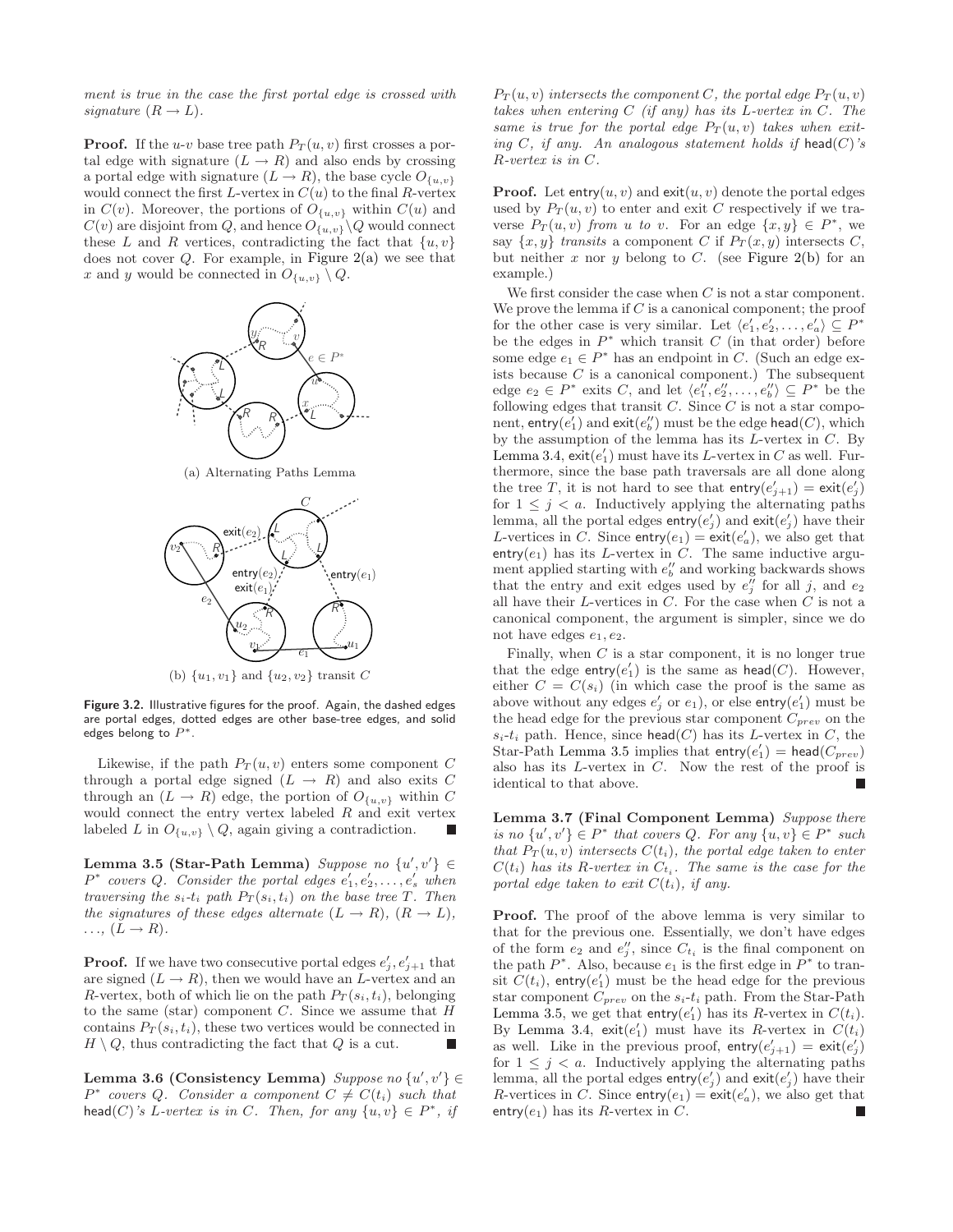To complete the proof of Theorem 3.3, we argue the following.

**Lemma 3.8** Suppose no  $\{u', v'\} \in P^*$  covers Q. Then for all vertices  $v_j$  belonging to  $P^*$  (for  $1 \leq j \leq p$ ), we have  $C(v_j) \neq C(t_i)$ .

**Proof.** Since  $C(u_1) = C(s_i)$ , we know that head( $C(u_1)$ )'s L-vertex is in  $C_{u_1}$ . By the Alternating Paths Lemma 3.6, the final portal edge on  $P_T(u_1, v_1)$  had its L-vertex in  $C(v_1)$ . This implies that  $C(v_1) \neq C(t_i)$ , otherwise we would violate the Final Component Lemma 3.7. Hence, since  $C(v_1) \neq$  $C(t_i)$ , then by the Consistency Lemma 3.6, we get that head( $C(v_1)$ )'s L-vertex must be in  $C(v_1)$ . Because  $C(u_{j+1}) =$  $C(v_j)$  for all j, we have head( $C(u_2)$ )'s L-vertex is in  $C(u_2)$ , and we can proceed inductively.

But note that Lemma 3.8 implies that we never reach  $C(t_i)$  while following the canonical path, which contradicts the fact that  $P^*$  corresponds to a path between  $C(s_i)$  and  $C(t_i)$  in the component graph. This contradiction completes the proof, and hence implies that there must be some edge  $\{u, v\} \in P^*$  that covers the cut  $Q$ .

#### 3.3 Augmentation using Hitting Sets

We now show how we can use the covering property to get a low-cost augmentation. Given an instance  $G, c(\cdot)$  of the k-EC-ND problem, suppose we have a subgraph  $H$  such that all terminal pairs  $(s_i, t_i)$  are *l*-connected in *H*: we now identify sets and elements such that the HITTING SET problem exactly captures the problem of augmenting H to  $(l + 1)$ connect every  $s_i$  to  $t_i$ . Moreover, we want to do this in a way such that the number of sets and elements is small; if we were allowed exponentially many sets, we could imagine each *l*-cut  $(U, V \setminus U)$  that separates  $s_i$  from  $t_i$  to be a set, and the edges of  $G \setminus H$  to be the elements, such that element/edge e belongs to the set/cut  $(U, V \setminus U)$  if  $e \in \partial U$ . But this gives us too many sets, as mentioned in Section 2.

To do this more efficiently, consider this: we can imagine H already contains the base tree, since it costs at most as much as the optimum k-EC solution. Now look at the following hitting set instance  $\mathcal{I}_A$ : for each violated *l*-cut  $Q \in \text{viol}_{H}(i)$  for a terminal pair  $s_i-t_i$ , we have a set in our instance. (Recall that now  $Q \subseteq E$  can be just a set of edges.) In case the same set of edges Q separate several terminal pairs, we have a set for each terminal pair. For each edge  $e = \{u, v\}$  in G we have an element. An element/edge e belongs to a set/cut  $Q$  if the edge  $e$  covers the cut  $Q$ —in other words, if the base cycle  $O_e$  satisfies the property that  $(H \cup O_e) \setminus Q$  connects  $s_i-t_i$ . The cost of an element e is simply the cost of the base cycle  $O_e$ , which is at most  $2c(e)$ , by the properties of the backboned graph. Note that in this instance, the number of sets is at most  $|\mathcal{D}| \cdot m^l = O(n^2m^l)$ and the number of elements is at most  $m$ . A straightforward consequence of the Cut Cover Theorem 3.3 establishes the following:

Theorem 3.9 (Augmentation Theorem) Given an backboned instance  $G, c(\cdot)$  of the k-EC-ND problem, suppose we have a subgraph H containing the base tree such that the terminal pairs  $(s_i, t_i)$  are l-connected (with  $l < k$ ) in H. Then the instance of the hitting set problem  $\mathcal{I}_A$  created above has

a solution costing at most  $2c(OPT)$ . Furthermore, if the set of elements/edges bought in a solution to the hitting set instance is F, then  $(H \cup (\cup_{e \in F} O_e))$  is a network that  $(l+1)$ connects every terminal pair  $s_i-t_i$ .

As a warmup, this shows that we can solve the k-EC-ND problem, and more generally the generalized Steiner connectivity problem, on any backboned graph by starting off with the base tree as the 1-connected network, and repeatedly applying Theorem 3.9 (and a good approximation algorithm for hitting set) to augment the connectivity from  $l$  to  $l + 1$ at cost  $\widehat{O}(\log(n^2m^l))\widehat{c}(\mathsf{OPT})$ . In total, this approach gives us an approximation guarantee of  $\sum_{l} O(l \log m + \log n)$  =  $O(r_{\text{max}}^2 \log m + r_{\text{max}} \log n)$ . Finally, translating this to general networks loses another almost-logarithmic factor via Theorem 3.2. However, we can do better (and even do it online), as we now show.

## 3.4 Online Algorithm using Hitting Sets

To give an online algorithm for k-EC-ND, let us consider the above proofs again. When we defined the hitting set instance  $\mathcal I$  corresponding to the  $(l + 1)$ -augmentation problem, it appeared as if the notion of an element/edge e hitting a set/cut  $Q$  depended on the subgraph  $H$ . However, this is not the case: recall that the Cut Cover Theorem 3.3 showed that for any l-cut  $Q \in \text{viol}_{H}(i)$ , there exists an edge  $e = \{u, v\} \in \text{OPT}$  such that  $O_e \setminus Q$  connects an *L*-vertex to an R-vertex. In fact, if we were only given some set of edges  $Q$  and some labels on its endpoints, and the theorem gives us an edge  $e$ , then this edge  $e$  is good for all subgraphs  $H$ such that (i)  $P_T(s_i, t_i) \subseteq H$ , (ii)  $\widehat{Q}$  is an l-cut separating  $s_i$  and  $t_i$  in H, and (iii) the labels are indeed the labels we would get given H and  $\widehat{Q}$ . Moreover, for any cut  $Q$ , once we know the  $L$  and  $R$  labels of its end vertices, we can also identify whether an element  $\{u, v\}$  covers the cut Q. These are the properties we exploit in our online algorithm.

For the online algorithm for backboned graph, we first set up an instance  $\mathcal I$  of the HITTING SET problem:

- Universe. For each edge  $e \in E$ , we have an element; there are  $N = m$  elements. The cost of element e is  $c(O_e) \in [c(e), 2c(e)].$
- Sets. For each  $l \in \{1, 2, \ldots, (k-1)\}\)$ , we have a collection  $\mathcal{F}_l$  of  $M_l := \binom{m}{l} 2^l$  sets, where each set  $Q^l$  is a set of l edges along with  $\{L, R\}$  labels on the endpoints of these edges. Hence  $\mathcal{F} = \cup_l \mathcal{F}_l$  are all the  $M := O((2m)^k)$  sets.
- Incidence. A element  $e = \{u, v\}$  hits a set  $Q^l$  if  $O_{\{u,v\}} \setminus Q^l$  connects an L-vertex and an R-vertex in  $Q^l.$

Now when a terminal pair  $(s_i, t_i)$  arrives, we first buy the edges on  $s_i-t_i$  base tree path  $P_T(s_i,t_i)$  that have not yet been bought, and then perform a series of  $(k-1)$  augmentations. In round  $l$ , we feed all the minimal violated cuts with  $l$ edges in the current subgraph H along with their  $\{L, R\}$ labels to the online hitting set algorithm, which results in a new subgraph with increased connectivity. Note that the deterministic online algorithm for weighted set cover given by Alon et al. [3] would be  $O(\log N \log M) = O(k \log^2 m)$ competitive on this hitting set instance as well. Formally, the algorithm is given in the next page.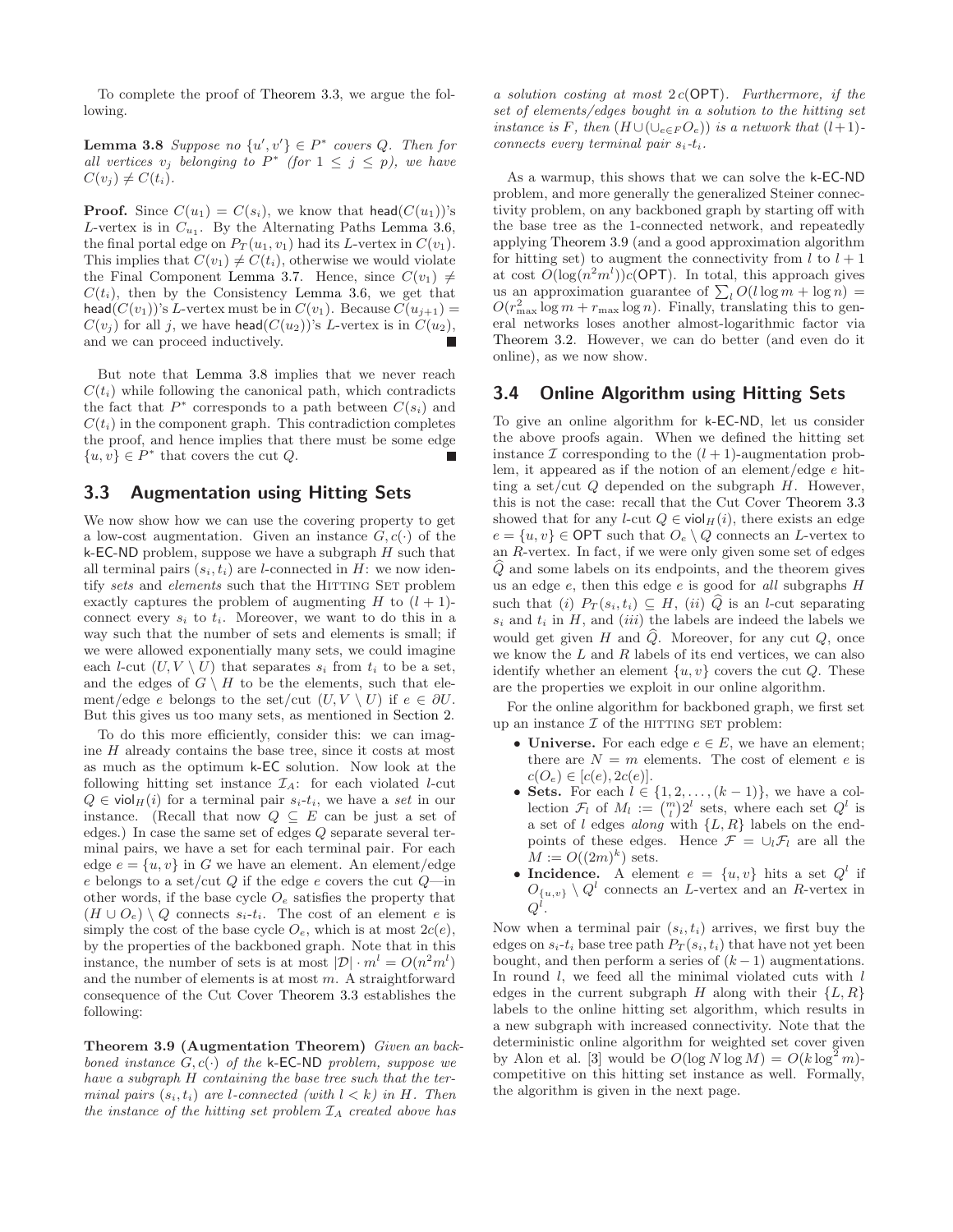Algorithm 1 OnlineAlg $(D)$  for online k-EC-ND on backboned graphs

1: let  $H \leftarrow \emptyset$ . 2: set up the instance  $\mathcal I$  of online hitting set. 3: for each terminal pair  $(s_i, t_i)$  that arrives do 4: let  $H \leftarrow H \cup P_T(s_i, t_i)$ 5: for  $l = 1$  to  $k - 1$  do 6: while  $s_i-t_i$  not  $l+1$ -connected in H do 7: **find** some violated *l*-cut *Q* between  $s_i$ - $t_i$  in *H* and its labeling w.r.t. H 8: **feed**  $(Q, \text{labeling})$  to online hitting set algorithm; let its output be  $F \subseteq E$ 9: let  $H \leftarrow H \cup (\cup_{e \in F} O_e)$ 10: end while 11: end for 12: end for

Theorem 3.10 The algorithm OnlineAlg is has a competitive ratio of  $O(k \log^2 m)$  for the k-EC-ND problem on backboned graphs.

Proof. The proof essentially reiterates the aforementioned facts. Consider the case where  $\tau$  terminals have arrived, and let  $OPT$  be an optimal offline network  $k$ -connecting  $\{s_i, t_i\}_{i\leq \tau}$ . Clearly, the total cost spent in Step 4 in buying base tree paths is at most  $c(OPT)$ . Moreover, since for each request we feed the online algorithm, there is an element/edge  $e \in \text{OPT}$  that hits it (Theorem 3.3), the optimal offline cost to hit all our requests is at most  $2c(OPT)$ . (The factor 2 arises because we buy  $O_e$  with cost at most  $2c(e)$ , even though OPT may only buy e.) Hence, from the  $O(\log M \log N)$ -competitiveness of the online hitting set algorithm, we get  $O(k \log^2 m)$ -competitiveness for our online algorithm.

Combining this with Theorem 3.2, and with the discussion in Section 1.2, we immediately get:

Corollary 3.11 (Result for General Graphs) There is an  $O(k \log^2 m \log n)$ -competitive randomized online algorithm for the k-EC-ND problem on general graphs.

Corollary 3.12 (Cost Shares from Online Algorithms) The (randomized)  $\alpha$ -competitive k-EC-ND algorithm gives  $\alpha$ strict cost shares for k-EC-ND. Hence, there is a randomized  $2\alpha$ -approximation for the rent-or-buy version of k-EC-ND, and also for the two-stage stochastic version with independent arrivals.

# 4. COST SHARES FOR METRIC k-EC-ND

We now consider the k-connectivity network design problems with metric costs: when the underlying graph is complete, and the edge costs satisfy the triangle inequality. We first give an  $O(1)$ -approximation algorithm and then show that it is  $O(1)$ -strict, implying  $O(1)$ -approximations for metric stochastic and rent-or-buy versions. Though algorithms with better approximation ratios are known for metric k-EC-ND, we present one on which our cost shares are based.

## 4.1 An Algorithm for the Metric Case

Consider an instance  $G = (V, E)$  of k-EC-ND with terminal pairs in  $\mathcal{D}$ ; let  $D$  represents the set of all terminals, i.e.,  $D = \bigcup_{(s_i, t_i) \in \mathcal{D}} \{s_i, t_i\}.$  Call a set  $S \subseteq V$  valid if there exist a demand  $(s_i, t_i) \in \mathcal{D}$  such that  $|S \cap \{s_i, t_i\}| = 1$ . Define  $\partial S$  to be the set of edges with one endpoint in S, and  $x(E') = \sum_{e \in E'} x_e$ . Finally, let  $N_v$  represent the set of the  $k$  nearest neighbors of vertex  $v$  in  $G$ . The LP relaxation of the k-EC-ND problem is the following:

$$
(LP_k) \quad \text{minimize} \quad \sum_{e \in E} c_e x_e
$$
\n
$$
\text{subject to} \quad (1) \quad x(\partial S) \ge k \qquad \forall \text{ valid } S \subseteq V
$$
\n
$$
(2) \quad 0 \le x_e \le 1, \qquad \forall e \in E
$$

Let  $OPT$  and  $OPT_{LP}$  be optimal integral and fractional solutions to the given instance; clearly  $c(\overline{OPT_{LP}}) \leq c(\overline{OPT})$ . Our algorithm is based on ideas Cheriyan and Vetta [15] used for metric node connectivity problems: run the AKR algorithm  $([2])$  to 1-connect the demand pairs, then k-connect u and v (using neighbors) if  $AKR$  buys  $(u, v)$ .

- 1: let network  $S \leftarrow \emptyset$ . Run the AKR algorithm on  $D$  to get forest F.
- 2: let  $\widetilde{F} \leftarrow$  subgraph obtained by taking Euler tour of each component of F.
- 3: for each edge  $e = (u, v)$  in  $\widetilde{F}$  do<br>4: let  $S \leftarrow S \cup \{(u, x) | x \in N_u\}$
- let  $S \leftarrow S \cup \{(u, x) \mid x \in N_u\} \cup \{(v, x) \mid x \in N_v\}$
- 5: let  $S \leftarrow S \cup min\text{-}cost matching between } N_u$  and  $N_v$

6: end for

Theorem 4.1 The network S output by algorithm MetricAlg k-connects the terminal pairs in  $D$ , and has cost  $c(S) \leq$ 10 c(OPT). Furthermore, if  $(u, v) \in F$ , then u and v are k-edge connected in S.

**Proof.** We first show that the network  $S$  is indeed a feasible solution. Consider a terminal pair  $(s, t) \in \mathcal{D}$ . Since F is a feasible Steiner forest solution for  $D$  we know that s and t belong to the same tree in  $F$  and therefore, to the same cycle in  $\tilde{F}$ . We now show that any pair of vertices that lie on a cycle in  $\widetilde{F}$  are k-edge connected in S. Consider vertices u and v such that  $(u, v) \in \overline{F}$ . Since we connect u to  $N_u$  and  $v$  to  $N_v$  and add in a perfect matching between the vertices of  $N_u \setminus N_v$  and  $N_v \setminus N_u$  in S, it is easy to see that u and v are k-edge connected. By transitivity of edge connectivity, any two vertices on a cycle in  $\overline{F}$  are k-edge connected. This proves that  $S$  is a feasible solution. Further, we also observe that if  $(u, v) \in F$ , u and v are k-connected in S.

To bound the cost, we use the following lower bounds on the cost of an optimal solution (similar bounds were also used by Cheriyan and Vetta [15] for node-connectivity SNDP):

- $c(\text{OPT}) \geq \frac{1}{2} \sum_{v \in D} c(v, N_v).$
- $c(F) \leq \frac{4}{k} c(OPT)$ .

Let us explain why these are true: In any feasible solution, each terminal has to connect to at least k distinct neighbors. This coupled with the fact that each edge could be counted at most twice in the neighborhoods gives us the first bound.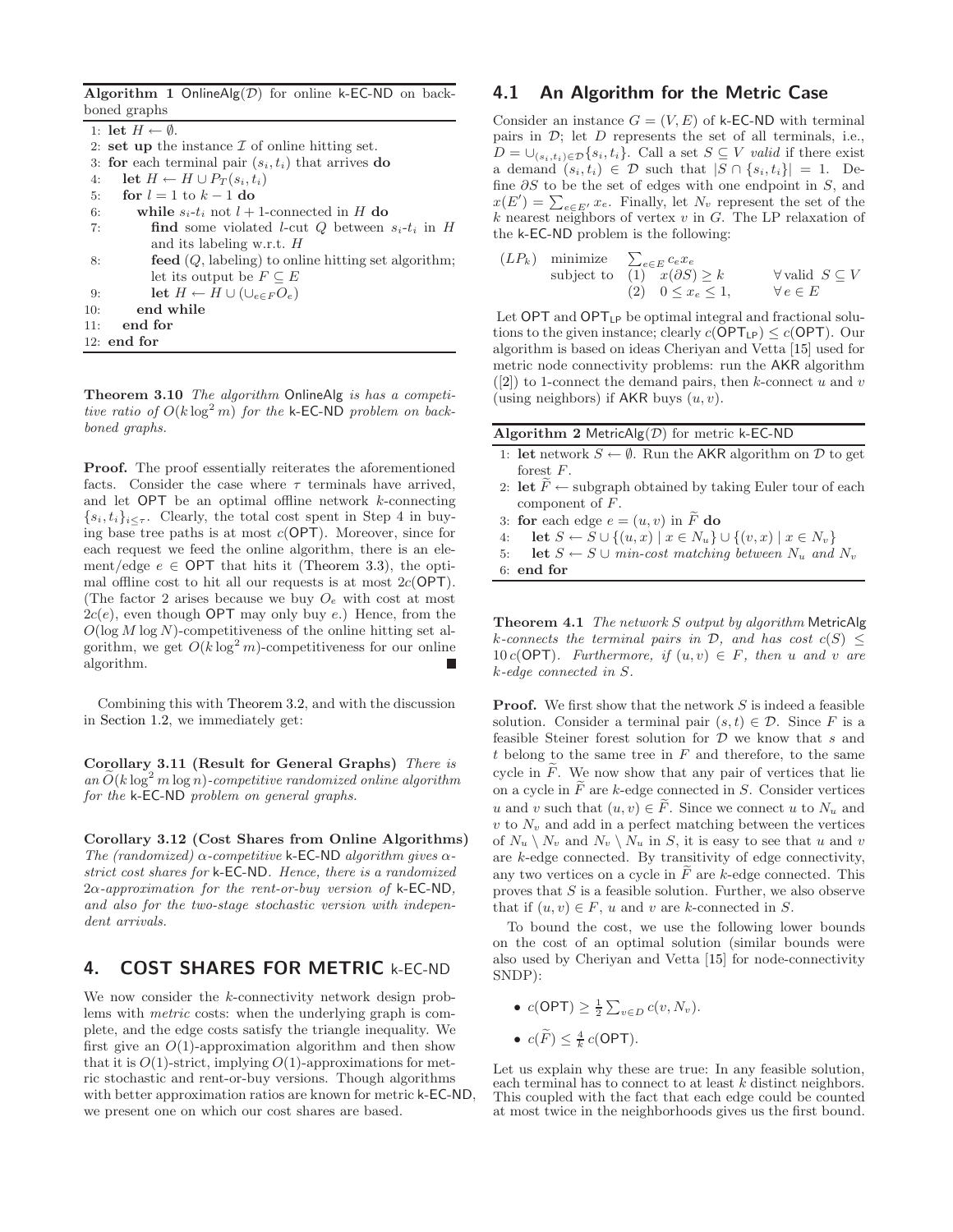The second bound follows from the fact that scaling a feasible LP solution to  $k$ -EC-ND by a factor k is feasible to the Steiner forest LP. We lose an additional factor 4 due to the approximation guarantee of the AKR algorithm, and because  $\widetilde{F}$  is an Euler tour of F. The total cost of S is then

$$
c(S) \leq \sum_{u \in \tilde{F}} c(u, N_u) + \sum_{(u, v) \in \tilde{F}} (c(u, N_u) + c(v, N_v) + k \cdot c(u, v))
$$
  
\n
$$
\leq 3 \sum_{u \in \tilde{F}} c(u, N_u) + k \sum_{(u, v) \in \tilde{F}} c(u, v)
$$
  
\n
$$
\leq 10 c(\text{OPT})
$$

Here, the cost of the min-cost matching between  $N_u$  and  $N_v$  was bounded by  $c(u, N_u) + c(v, N_v) + k \cdot c(u, v)$  by using the triangle inequality of the metric space.

## 4.2 Getting Strict Cost Shares

As basis for our cost sharing scheme, we use the cost shares associated with the AKR algorithm, as given by Fleisher et al. [21]. We refer to this cost sharing scheme as the FKLS analysis. In the following, let  $F^{\mathcal{D}}$  denote the AKR solution on demand set  $D$ . The FKLS analysis defines functions  $\xi': E \times V \to \mathbb{R}$  and  $\xi: \mathcal{D} \to \mathbb{R}$  as follows. Each edge  $e \in F^{\mathcal{D}}$  is assigned two *witness* terminals  $w_1$  and  $w_2$  such that  $\xi'(e, w_1) = \xi'(e, w_2) = c_e/4$ .  $\xi'(e, v)$  is set to 0 for all  $v \in V \setminus \{w_1, w_2\}.$  For edges not in  $F^{\mathcal{D}}, \xi'(e, u) = 0$  for all u. The total cost share of a terminal pair  $(s_i, t_i)$  is then  $\xi((s_i,t_i)) = \sum_{e \in F^{\mathcal{D}}} (\xi'(e,s_i) + \xi'(e,t_i)).$  Also, for  $e \in F^{\mathcal{D}}$ , let  $\tau_e$  denote the time at which e was bought by the AKR algorithm; denote the time at which  $(s_i, t_i)$  gets connected in  $F^{\mathcal{D}}$  by  $\tau_i$ . The witnesses satisfy the following properties:

- 1. Consider a demand  $(s_i, t_i)$  and any edge  $e \in F^{\mathcal{D}}$  bought at time  $\tau_e \leq \tau_i$ . If neither  $s_i$  nor  $t_i$  is a witness for  $e$ , then e is also bought in the run of AKR  $(\mathcal{D} \setminus (s_i, t_i)).$ In particular, for any edge e on the unique path connecting  $s_i$  and  $t_i$  in  $F^{\mathcal{D}}$ , if  $s_i$  and  $t_i$  don't witness  $e$ , then  $e \in F^{\mathcal{D}\setminus (s_i,t_i)}$ .
- 2.  $\sum_{i=1}^{|\mathcal{D}|} \xi((s_i, t_i)) \leq \frac{2}{k} c(\mathsf{OPT}_{\mathsf{LP}}(\mathcal{D}))$ . Further, the solution obtained by running AKR on  $\mathcal{D} \setminus (s_i, t_i)$  can be augmented with edges of cost  $O(1)\xi((s_i,t_i))$  to get a subgraph which connects  $s_i$  and  $t_i$ . In fact, these "augmenting" edges are those which  $s_i$  or  $t_i$  witness.

Given that the 1-connectivity problem has nice witness properties, the most natural thing to try would be to define cost shares for  $k$ -connectivity in the following way: for any edge e that  $s_i$  or  $t_i$  witness, the cost share for  $(s_i, t_i)$  includes the cost of k-connecting u and v (at most  $2c(u, N_u)$  +  $2c(v, N_v) + kc(u, v)$ . When defined in this form, although we would be able to augment a solution of MetricAlg( $\mathcal{D} \setminus$  $(s_i, t_i)$ ) to k-connect  $s_i$ - $t_i$  by paying  $O(1) \times \xi^k((s_i, t_i))$ , we cannot directly bound  $\sum_{i=1}^{|\mathcal{D}|} \xi^k((s_i, t_i))$ , since the quantity  $c(u, N_u)$  could be counted several times. However, this can happen only if the degree of  $u$  in the approximate solution is high. Observing this, we look at transforming the AKR solution into a low-degree one while preserving the witness properties. (An Euler tour would get us the low-degree tree, but it would not satisfy good witness properties we desire.) This would help us get the desired cost shares.

Let  $F^{\mathcal{D}}$  be the forest obtained by running the AKR algorithm on demand set D. We apply the following modification step for each tree in  $F^{\mathcal{D}}$ . Consider a tree  $T^{\mathcal{D}}$ , and arbitrarily root it at r. We now perform a reverse breadth-first (bottom up) traversal, and create a modified solution  $F^{\text{mod}}$  (=  $\emptyset$ ) initially).

**Modification:** Suppose we are at vertex  $u$  in our traversal: Nothing is done if it is a leaf. If it is an internal node having degree 2, then the edge between  $u$  and it's child is included in  $F^{\text{mod}}$ . If it has degree more than 2, then we perform the following local modification  $(u$  is said to be the main vertex being altered in the step, and the edges being altered are the children edges incident at u):

Let  $v_1, v_2, \ldots, v_p$  be an ordering of the child vertices of u ordered such that  $\tau_{(u,v_1)} \leq \tau_{(u,v_2)} \leq \ldots \leq \tau_{(u,v_p)}$ . We anchor the edge  $(u, v_1)$  and add it to  $F^{\text{mod}}$ . For every other edge  $(u, v_i)$ , we add the edge  $(v_i, v_{i-1})$  to  $F^{\text{mod}}$ . The witnesses of  $(u, v_1)$  remain the same as those assigned by the FKLS algorithm, and the witnesses of the edge  $(v_i, v_{i-1})$  in  $F^{\text{mod}}$  are the FKLS witnesses of  $(u, v_i)$  in  $F^{\mathcal{D}}$ . Note that the degree of u in  $F^{\text{mod}}$  is reduced to 2, whereas the degree of u's child vertices (which were 2 before this step) are increased by at most 1. After this step,  $u$  would never be the main vertex being altered in any step meaning that it's degree will be at most 3 in  $F^{\text{mod}}$ .



Figure 4.3. A step in the modification:  $u$  is the main vertex being altered

This local modification is performed in a reverse breadth first fashion. It is easy to see that we obtain a forest whose cost is at most twice the cost of the AKR solution. Further, each vertex has degree at most 3 and each edge has at most 2 witnesses.

**Lemma 4.2** The forest  $F^{\text{mod}}$  created by the above modification is such that (i)  $c(F^{mod}) \leq 2c(F^{\mathcal{D}})$ , (ii) vertices in  $F<sup>mod</sup>$  have degree at most 3, and (iii) there exists witness definitions such that:

- If  $W_i$  is the set of edges in  $F^{\text{mod}}$  for which either  $s_i$  or  $t_i$  is a witness, then for any edge  $(u, v)$  in the unique path connecting  $s_i$  and  $t_i$  in  $F^{\mathcal{D}}$ , u and v remain connected in the subgraph  $W_i \cup F^{\mathcal{D}\setminus (s_i,t_i)}$ , where  $F^{\mathcal{D}\setminus (s_i,t_i)}$ is the forest returned by the running AKR algorithm on demand set  $\mathcal{D} \setminus (s_i, t_i)$ .
- At most 2 terminals witness any edge in  $F^{\text{mod}}$ .

**Proof.** Conditions  $(i)$  and  $(ii)$  follow directly from the construction of  $F^{\text{mod}}$ . We prove *(iii)* by showing that u and v are in fact connected by a path comprising of a sequence of edges in  $W_i$  followed by an edge which belongs to  $F^{\mathcal{D}\setminus (s_i,t_i)}$ . Consider the stage in the alteration procedure when  $(u, v)$ is being altered. One of  $u$  or  $v$  has to be the main node being altered: without loss of generality, we assume  $u$  is being altered. There are two cases to be considered:

**Case (1):**  $(u, v)$  is not witnessed by  $\{s_i, t_i\}$ : Since  $(u, v)$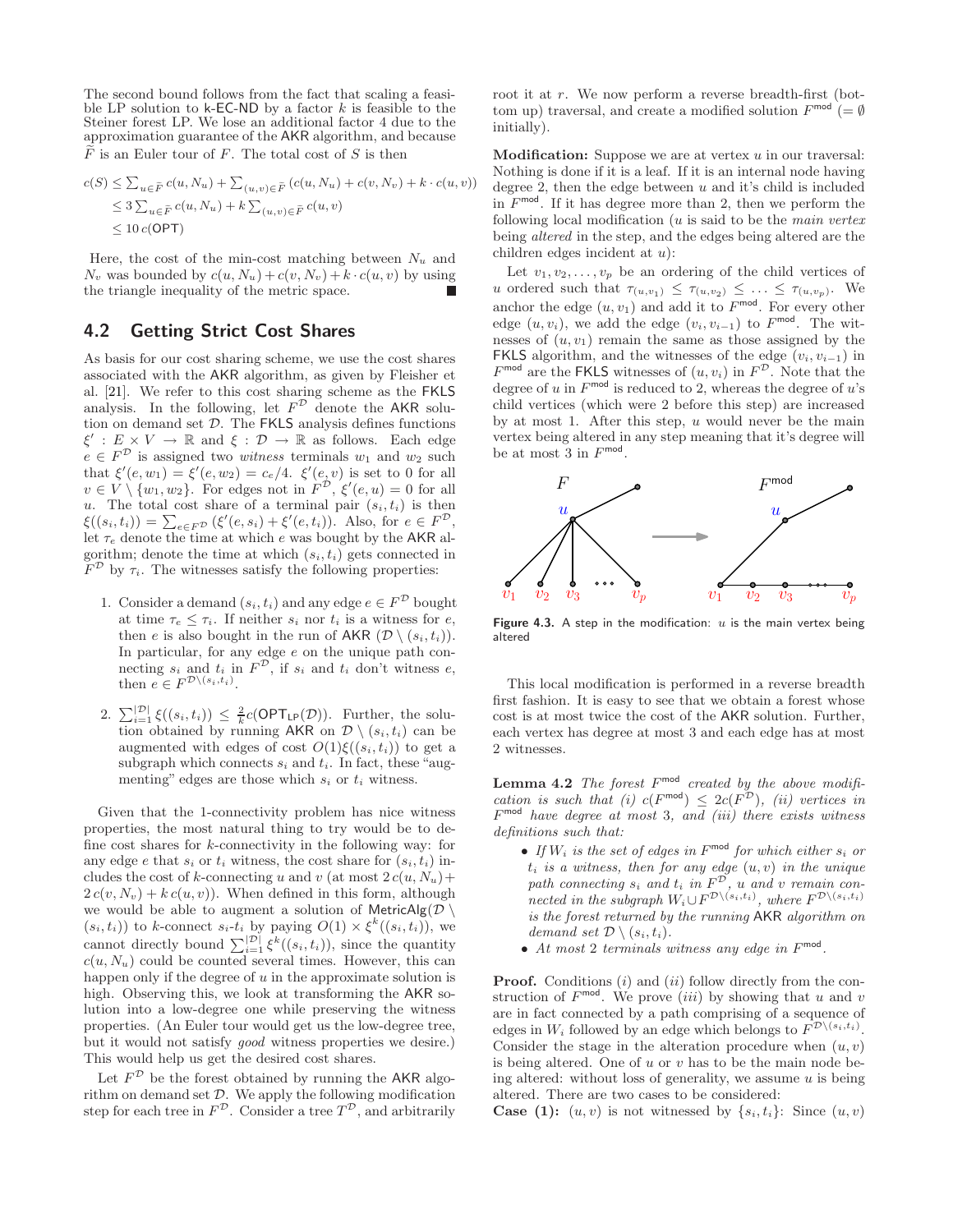lies on the unique  $s_i$ -t<sub>i</sub> path in  $F^{\mathcal{D}}$ , we know that  $\tau_{(u,v)} \leq$  $\tau_i$ . Therefore, by the first property of the FKLS analysis, this edge will be bought by the AKR algorithm when run on  $\mathcal{D} \setminus (s_i, t_i)$ , and therefore u and v are connected in  $F^{\mathcal{D}\setminus (s_i,t_i)} \subseteq W_i \cup F^{\mathcal{D}\setminus (s_i,t_i)}.$ 

**Case (2):**  $(u, v)$  is witnessed by one of  $\{s_i, t_i\}$ . Recall that we had assumed that  $u$  is main the vertex being altered. In the case that  $(u, v)$  was the edge being anchored, we know that  $(u, v)$  is present in the modified tree  $F^{\text{mod}}$  and has the same witnesses as before, meaning  $(u, v) \in W_i \subseteq$  $W_i \cup F^{\mathcal{D}\setminus (s_i,t_i)}$ . If  $(u, v)$  was not the edge being anchored, let  $v_1, v_2, \ldots, v_p$  be the ordering of the child vertices of u chosen by the alteration procedure. Note that  $v \in \{v_2, v_3, \ldots, v_p\}.$ Without loss of generality, let  $v$  be  $v_q$ . Also, let  $r$  be the largest index such that  $1 \leq r < q$  and that  $(u, v_r)$  is not witnessed by either  $s_i$  or  $t_i$ .

If such an  $r$  does not exist, it means that each of the edges  $(u, v_1), (u, v_2), \ldots, (u, v_q)$  are witnessed by  $s_i$  or  $t_i$ , and therefore  $(u, v_1), (v_1, v_2), \ldots, (v_{q-1}, v_q)$  all belong to  $W_i$ , meaning that u and v are connected in  $W_i \cup F^{\mathcal{D}\setminus (s_i,t_i)}$ .

If such an  $r$  exists, then we know that each of the edges  $(u, v_{r+1}), \ldots, (u, v_q)$  are witnessed by  $s_i$  or  $t_i$  - meaning that each of the edges  $(v_r, v_{r+1}), \ldots, (v_{q-1}, v_q)$  are in  $W_i$ . Further, by the way we ordered the children of  $u$ , it is clear that  $\tau_{(u,v_r)} \leq \tau_{(u,v_q)} \leq \tau_i$ . The latter inequality is because of the fact that  $(u, v_q)$  is on the unique path connecting  $s_i$ and  $t_i$ , and therefore cannot be bought after  $s_i$  and  $t_i$  are connected. Hence, by property 1 of the FKLS algorithm, we know that  $(u, v_r)$  is bought in the run of  $AKR(\mathcal{D} \setminus (s_i, t_i)).$ Therefore, u and v are connected in  $W_i \cup F^{\mathcal{D}\setminus (s_i,t_i)}$ . This completes the proof.

We are now ready to define the  $O(1)$ -strict cost shares for this problem.

**Cost Shares:** For each terminal pair  $(s_i, t_i)$ , we set its cost share to be

$$
\xi^{k}((s_i, t_i)) = \sum_{(u,v) \in W_i} (2\,c(u, N_u) + 2\,c(v, N_v) + k\,c(u, v))
$$

Recall that  $W_i$  is the set of edges which either  $s_i$  or  $t_i$ witness in  $F^{\text{mod}}$ . Since each vertex in  $F^{\text{mod}}$  has degree at most  $3$  and each edge  $e$  has at most  $2$  witnesses, we get most 3 and each edge *e* has at most 2 witnesses, we get  $\sum_i \xi^k((s_i, t_i)) \leq \sum_{u \in D} 12 c(u, N_u) + 2k \sum_{e \in F^{mod}} c(u, v) \leq$  $32 c(OPT(D)).$  To show that these cost-shares are  $O(1$ strict, we also need to give an algorithm which can augment edges of cost  $\xi^k((s_i,t_i))$  to a subgraph returned by MetricAlg( $\mathcal{D} \setminus (s_i, t_i)$ ) in order to k-connect  $s_i$  and  $t_i$ .

**Augmentation Algorithm:** Augment  $((s_i, t_i))$ : For all  $(u, v) \in W_i$ , k-connect u and v using minimum cost.

Analysis: From Lemma 4.2, we know that if an edge  $(u, v)$ lies on the unique path connecting  $s_i$  and  $t_i$  in  $F^{\mathcal{D}}$ , then u and v are connected in  $W_i \cup F^{\mathcal{D}\setminus (s_i,t_i)}$ . Therefore u and v would be k-connected in Augment $((s_i, t_i))$ ∪ MetricAlg $(\mathcal{D} \setminus$  $(s_i, t_i)$ : consider an edge  $(u', v') \in W_i \cup F^{\mathcal{D}\setminus (s_i, t_i)}$ . If  $(u', v')$ is in  $W_i$ , then the augmentation algorithm would  $k$ -connect u' and v'. If it is in  $F^{\mathcal{D}\setminus(s_i,t_i)}$ , then from Theorem 4.1, MetricAlg( $\mathcal{D} \setminus (s_i, t_i)$ ) would k-connect u' and v'. Hence, all edges on the  $u - v$  path contained in  $W_i \cup F^{\mathcal{D}\setminus (s_i, t_i)}$  are kedge connected in Augment $((s_i, t_i))$  ∪ MetricAlg $(\mathcal{D} \setminus (s_i, t_i))$ . Therefore, from transitivity of edge connectivity,  $s_i$  and  $t_i$  are k-edge connected in Augment $((s_i, t_i))$  ∪ MetricAlg( $\mathcal{D}$ )  $(s_i, t_i)$ ). This completes the proof.

The following theorem therefore follows.

**Theorem 4.3** The algorithm MetricAlg permits  $O(1)$ -strict cost shares for  $k$ -EC-ND, implying  $O(1)$  approximations for metric rent-or-buy and two stage stochastic (with independent arrivals) k-EC-ND problems.

Acknowledgments. We thank Chandra Chekuri, Amit Kumar and Stefano Leonardi for useful discussions.

#### References

- [1] I. Abraham, Y. Bartal, O. Neiman. Nearly tight low stretch spanning trees. In  $48th$  FOCS. 2008.
- [2] A. Agrawal, P. Klein, R. Ravi. When trees collide: an approximation algorithm for the generalized Steiner problem on networks. SIAM J. Comput., 24(3):440–456, 1995. (Preliminary version in 23rd STOC, 1991).
- [3] N. Alon, B. Awerbuch, Y. Azar, N. Buchbinder, J. Naor. The online set cover problem. In 35th STOC, 100–105. 2003.
- [4] N. Alon, B. Awerbuch, Y. Azar, N. Buchbinder, J. S. Naor. A general approach to online network optimization problems. In 15th SODA, 577–586. 2004.
- [5] B. Awerbuch, Y. Azar, Y. Bartal. On-line generalized Steiner problem. Theoret. Comput. Sci., 324(2-3):313–324, 2004.
- [6] N. Bansal, R. Khandekar, V. Nagarajan. Additive guarantees for degree bounded directed network design. In STOC'08: Proceedings of the 40th Annual ACM Symposium on Theory of Computing, 769–778. 2008.
- [7] Y. Bartal. Probabilistic approximations of metric spaces and its algorithmic applications. In 37th FOCS, 184–193. 1996.
- [8] P. Berman, C. Coulston. On-line algorithms for steiner tree problems (extended abstract). In 29th STOC, 344–353. 1997.
- [9] N. Buchbinder, J. S. Naor. Improved bounds for online routing and packing via a primal-dual approach. In 46th FOCS, 293–304. 2006.
- [10] T. Chakraborty, J. Chuzhoy, S. Khanna. Network design for vertex connectivity. In STOC'08: Proceedings of the 40th Annual ACM Symposium on Theory of Computing, 167– 176. 2008.
- [11] Y. H. Chan, W. S. Fung, L. C. Lau, C. K. Yung. Degree bounded network design with metric costs. In 48th FOCS. 2008.
- [12] C. Chekuri, A. Gupta, N. Korula, R. Krishnaswamy, A. Kumar. Cost-sharing for subgraph k-edge-connectivity, 2008. Unpublished.
- [13] C. Chekuri, N. Korula. Single-sink network design with vertex connectivity requirements. In FST&TCS. 2008.
- [14] J. Cheriyan, S. Vempala, A. Vetta. An approximation algorithm for the minimum-cost k-vertex connected subgraph. SIAM J. Comput., 32(4):1050–1055 (electronic), 2003.
- [15] J. Cheriyan, A. Vetta. Approximation algorithms for network design with metric costs. In 37th STOC, 167–175. 2005.
- [16] J. Chuzhoy, S. Khanna. Algorithms for single-source vertexconnectivity. In 48th FOCS. 2008.
- [17] M. Elkin, Y. Emek, D. A. Spielman, S.-H. Teng. Lowerstretch spanning trees. In Proceedings of the thirty-seventh annual ACM symposium on Theory of computing, 494–503. ACM Press, New York, NY, USA, 2005.
- [18] J. Fakcharoenphol, B. Laekhanukit. An  $O(log^2 k)$ approximation algorithm for the k-vertex connected spanning subgraph problem. In 40th STOC, 153–158. 2008.
- [19] J. Fakcharoenphol, S. Rao, K. Talwar. A tight bound on approximating arbitrary metrics by tree metrics. J. Comput. System Sci., 69(3):485–497, 2004.
- [20] L. Fleischer, K. Jain, D. P. Williamson. Iterative rounding 2-approximation algorithms for minimum-cost vertex connectivity problems. J. Comput. System Sci., 72(5):838–867, 2006.